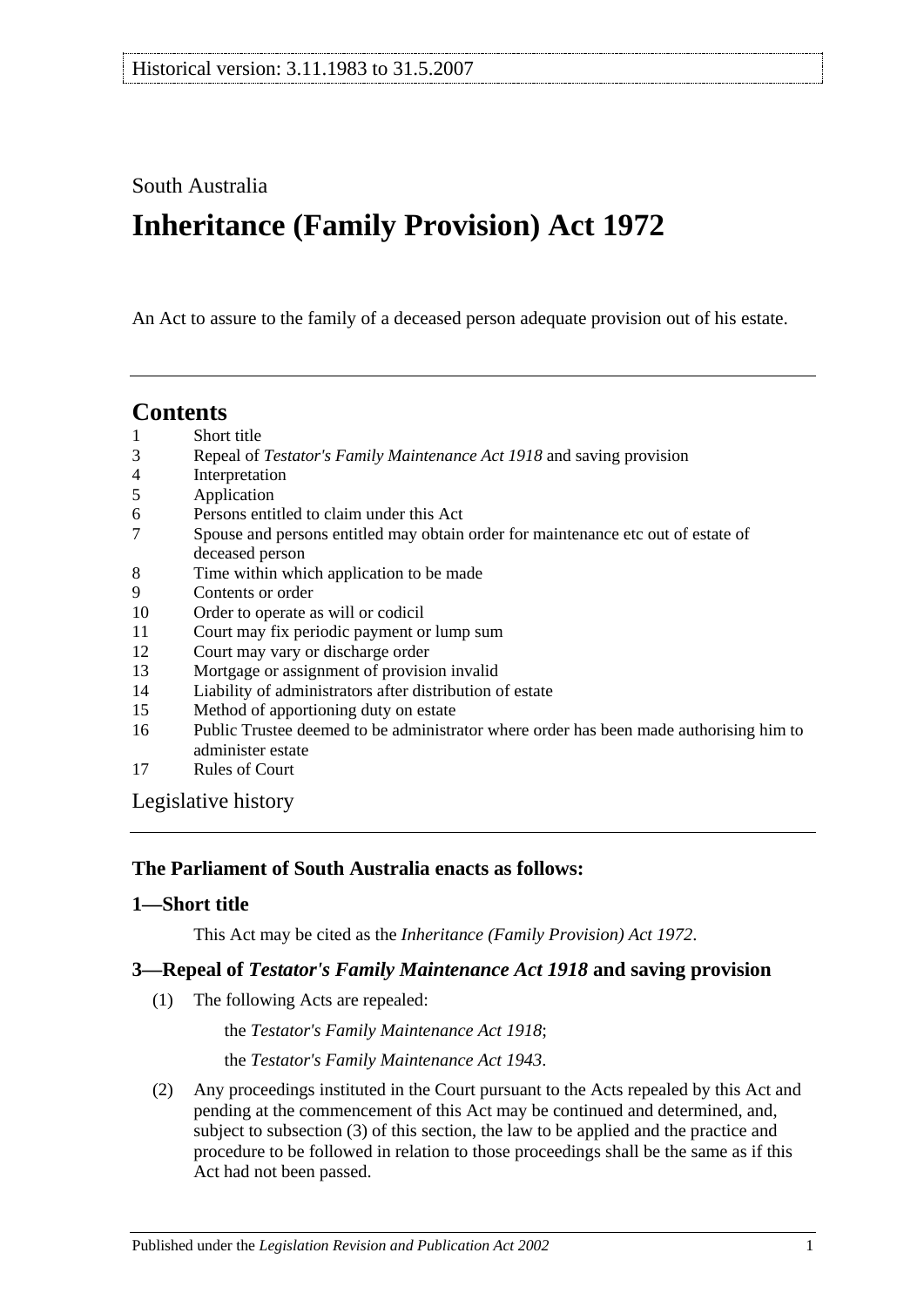<span id="page-1-3"></span>(3) In any such proceedings the Court may, subject to such conditions as it thinks fit, permit an amendment of those proceedings so as to include an application for the benefit of this Act and, in relation to any such application, the provisions of this Act shall apply and have effect as if the proceedings had been instituted under this Act.

#### <span id="page-1-0"></span>**4—Interpretation**

In this Act, unless the contrary intention appears—

*administration* means probate of the will of a deceased person or letters of administration of the estate of a deceased person whether with or without the will annexed and whether granted for general, special or limited purposes;

*administrator* means any person to whom administration has been granted;

*child* in relation to a deceased person includes a person who is recognised as a child of that person by virtue of the *[Family Relationships Act](http://www.legislation.sa.gov.au/index.aspx?action=legref&type=act&legtitle=Family%20Relationships%20Act%201975) 1975* and *parent* has a correlative meaning;

*spouse* in relation to a deceased person includes a person adjudged under the *[Family](http://www.legislation.sa.gov.au/index.aspx?action=legref&type=act&legtitle=Family%20Relationships%20Act%201975)  [Relationships Act](http://www.legislation.sa.gov.au/index.aspx?action=legref&type=act&legtitle=Family%20Relationships%20Act%201975) 1975* to have been a putative spouse of the deceased either on the date of his death, or at some earlier date;

*the Court* means the Supreme Court or a judge thereof.

## <span id="page-1-1"></span>**5—Application**

- (1) Subject to [subsection](#page-1-4) (2) of this section, this Act shall apply in relation to the estates of all deceased persons, whether they died before or after the commencement of this Act.
- <span id="page-1-4"></span>(2) Where the whole or any part of the estate of a deceased person has been lawfully distributed before the commencement of this Act, no person shall, in respect of that estate or that part thereof, as the case may be, be entitled to claim the benefit of this Act unless he would have been entitled to the benefit of an order under the Acts repealed by this Act.

#### <span id="page-1-2"></span>**6—Persons entitled to claim under this Act**

The following persons are, in respect of the estate of a deceased person, entitled to claim the benefit of this Act:

- (a) the spouse of the deceased person;
- (b) a person who has been divorced from the deceased person;
- (c) a child of the deceased person;
- (g) a child of a spouse of the deceased person being a child who was maintained wholly or partly or who was legally entitled to be maintained wholly or partly by the deceased person immediately before his death;
- (h) a child of the child of the deceased person;
- (i) a parent of the deceased person who satisfies the court that he cared for, or contributed to the maintenance of, the deceased person during his lifetime;
- (j) a brother or sister of the deceased person who satisfies the court that he cared for, or contributed to the maintenance of, the deceased person during his lifetime.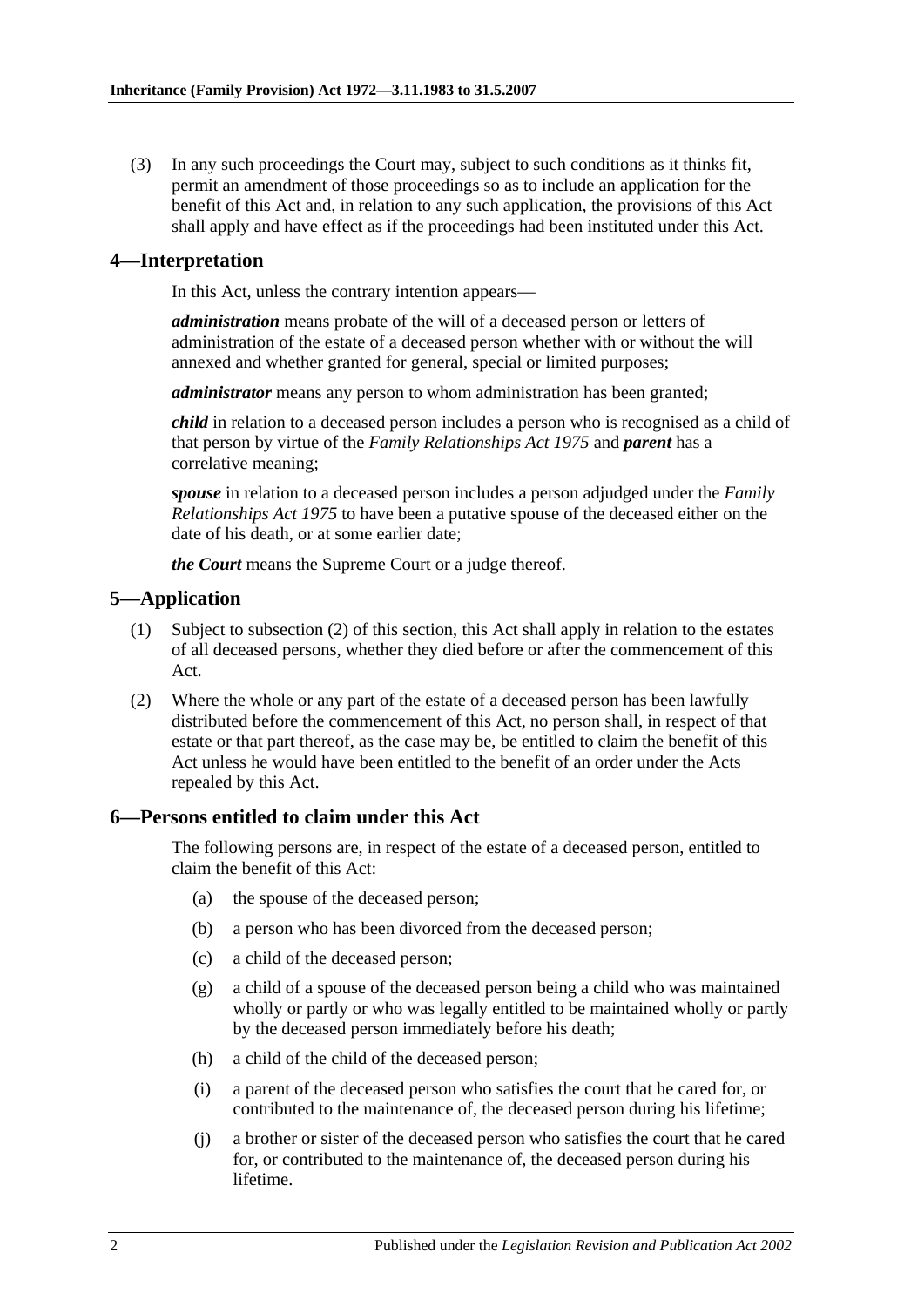## <span id="page-2-0"></span>**7—Spouse and persons entitled may obtain order for maintenance etc out of estate of deceased person**

- <span id="page-2-2"></span>(1) Where—
	- (a) a person has died domiciled in the State or owning real or personal property in the State; and
	- (b) by reason of his testamentary dispositions or the operation of the laws of intestacy or both, a person entitled to claim the benefit of this Act is left without adequate provision for his proper maintenance, education or advancement in life,

the Court may in its discretion, upon application by or on behalf of a person so entitled, order that such provision as the Court thinks fit be made out of the estate of the deceased person for the maintenance, education or advancement of the person so entitled.

- (2) Notice of an application under [subsection](#page-2-2) (1) of this section shall be served by the applicant on the administrator of the estate of the deceased person, and on such other persons as the Court may direct.
- (3) The Court may refuse to make an order in favour of any person on the ground that his character or conduct is such as, in the opinion of the Court, to disentitle him to the benefit of this Act, or for any other reason that the Court thinks sufficient.
- (4) The Court may, in making any order under this Act, impose such conditions, restrictions and limitations as it thinks fit.
- (5) If, in respect of an application under [subsection](#page-2-2) (1) of this section, it appears to the Court that the matter would be more appropriately determined by proceedings outside the State, the Court may (without limiting the powers conferred on it by the preceding provisions of this section) refuse to make an order under this section or adjourn the hearing of the application for such period as the Court thinks fit.
- (6) In making the order the Court may, if it thinks fit, order that the provision shall consist of a lump sum or periodic or other payments or a lump sum and periodic or other payments.

## <span id="page-2-3"></span><span id="page-2-1"></span>**8—Time within which application to be made**

- (1) Subject to this section, an application shall not be heard by the Court at the instance of a person claiming the benefit of this Act unless the application is made within six months from the date of the grant in this State of probate of the will, or letters of administration of the estate, of the deceased person.
- (2) The Court may, after hearing such of the persons affected as the Court thinks necessary, extend the time for making an application for the benefit of this Act.
- (3) An extension of time granted pursuant to this section may be granted—
	- (a) upon such conditions as the Court thinks fit; and
	- (b) whether or not the time for making an application pursuant to [subsection](#page-2-3) (1) of this section has expired.
- (4) An application for extension of time pursuant to this section shall be made before the final distribution of the estate.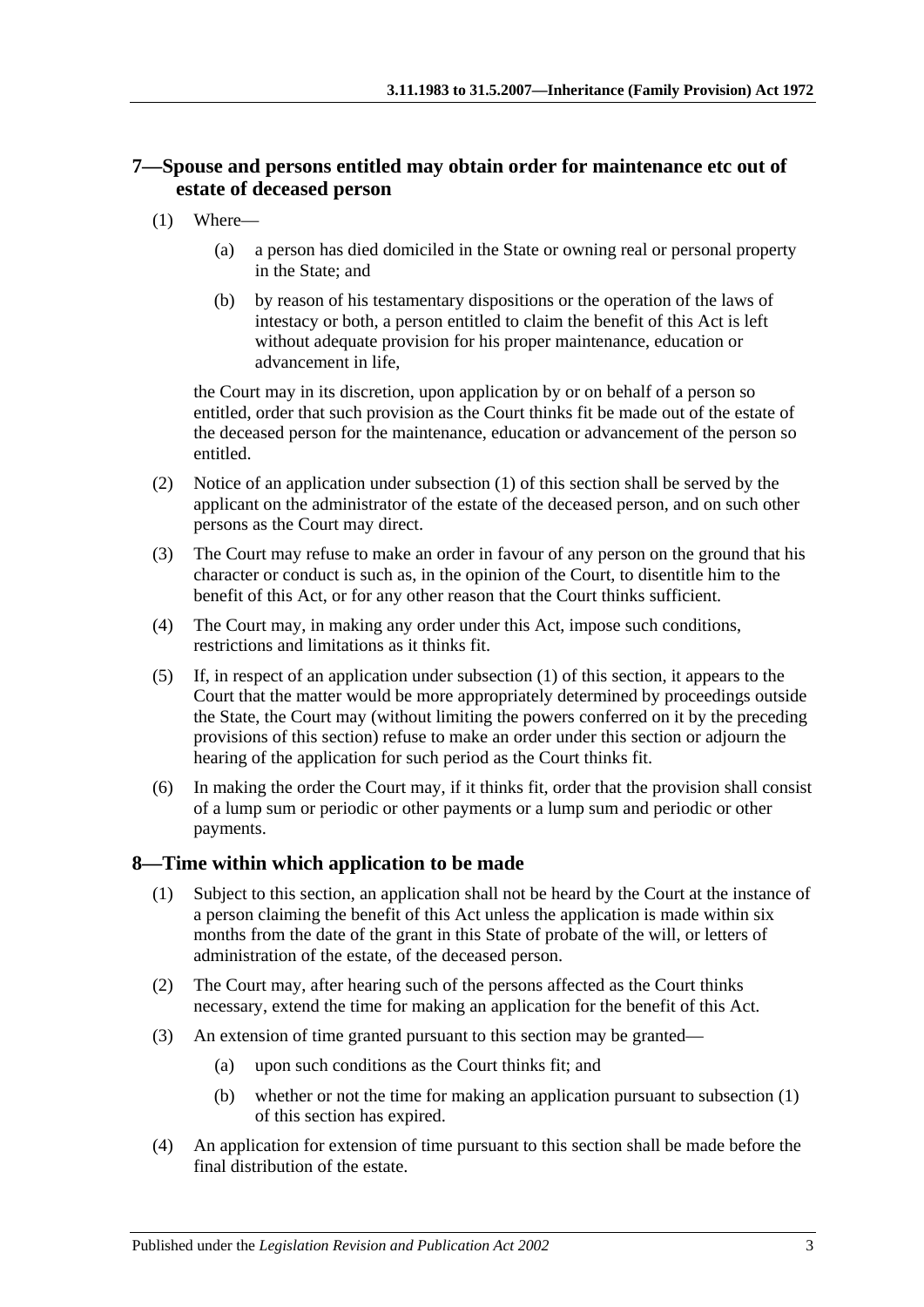- (5) Any distribution of any part of the estate made before the application for extension of time shall not be disturbed by reason of that application or any order made thereon.
- (6) An application for the benefit of this Act shall be deemed to be made on the day when the summons by which it is instituted is served on the administrator of the estate.
- (7) Where an application has been made for the benefit of this Act, the Court may, if satisfied that it is just and expedient to do so, permit at any time prior to the final determination of the proceedings, the joinder of further claimants as parties to the application.

#### <span id="page-3-0"></span>**9—Contents or order**

- (1) Every order that provision be made for the maintenance, education or advancement of any person out of the estate of a deceased person must, *inter alia*—
	- (a) specify the amount and nature of the provision thereby made; and
	- (b) specify the part or parts of the estate of the deceased person out of which that provision shall be raised or paid, and prescribe the manner of raising and paying that provision; and
	- (c) state the conditions, restrictions or limitations imposed by the Court.
- <span id="page-3-2"></span>(2) Subject to [subsection](#page-3-1) (3) of this section and unless the Court otherwise orders, the burden of any such provision shall, as between the persons beneficially entitled to the estate of the deceased person, be borne by those persons in proportion to the values of their respective interests in the estate.
- <span id="page-3-1"></span>(3) Where the deceased person died leaving a will under which two or more persons are successively entitled to any property, the successive interests shall not, unless the Court otherwise orders, be separately valued for the purposes of [subsection](#page-3-2) (2) of this section, but the proportion of the provision to be borne by that property shall be raised or charged against the *corpus* thereof.
- (4) The Court shall, in every case in which an order is made, direct that a certified copy of the order be made upon the probate of the will, or letters of administration of the estate, of the deceased person, and for that purpose may require the production of the probate or letters of administration.
- <span id="page-3-3"></span>(5) The Court may at any time, and from time to time, on the application of the administrator or of any person beneficially entitled to or interested in any part of the estate of the deceased person, rescind or alter any order.
- (6) Notice of an application under [subsection](#page-3-3) (5) of this section must be served upon all persons entitled to any benefit under the order in respect of which the application is made.
- (7) Upon any order being made under this Act, the portion of the estate affected by the order shall be held subject to the provisions of the order.
- (8) The Court may make such order as to the costs of any proceeding under this Act as it considers just.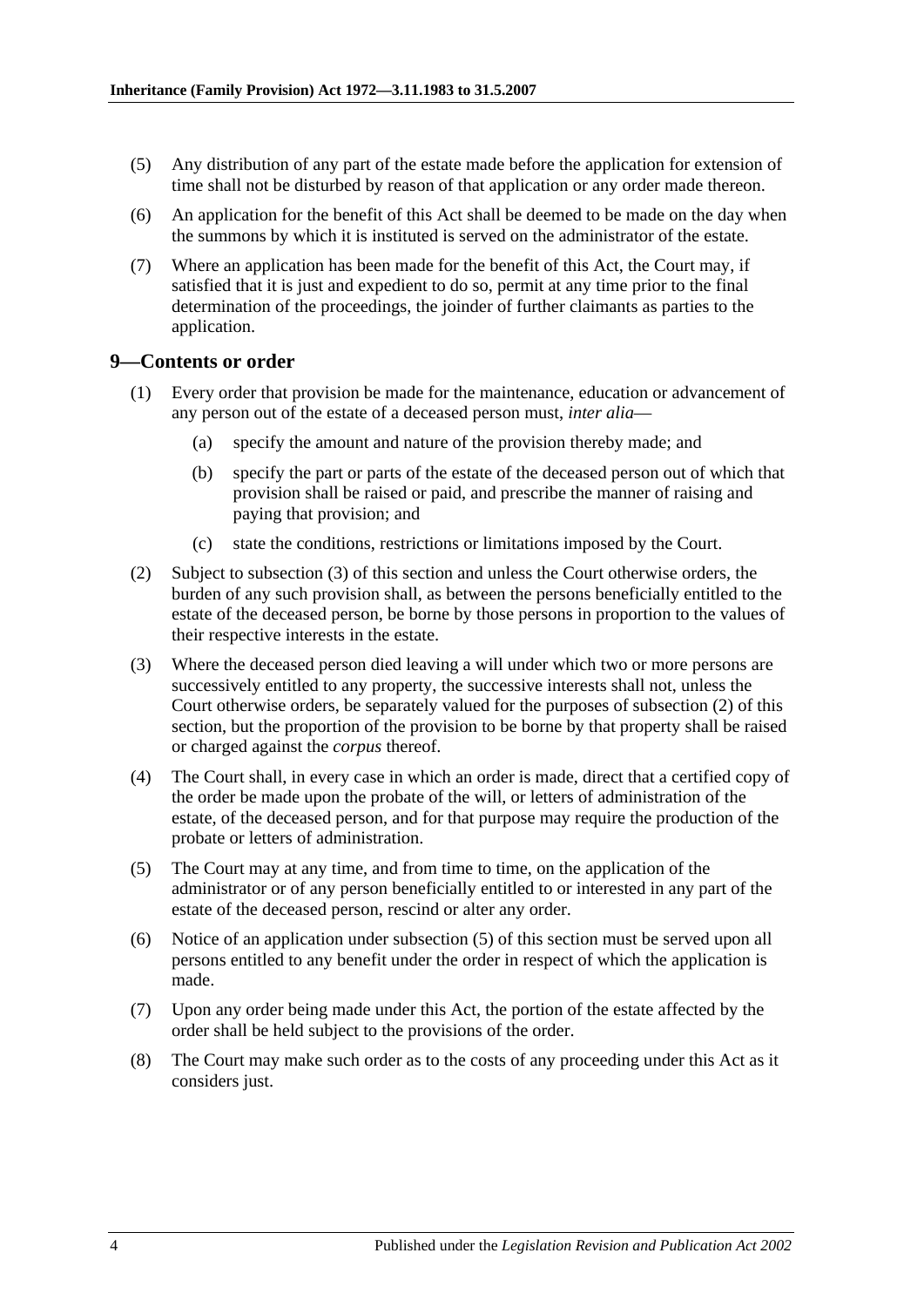#### <span id="page-4-0"></span>**10—Order to operate as will or codicil**

Every provision made by an order shall, subject to this Act, operate and take effect as if it had been made—

- (a) if the deceased person died leaving a will, by a codicil to that will executed immediately before his death; or
- (b) if the deceased person died intestate, by a will executed immediately before his death.

#### <span id="page-4-1"></span>**11—Court may fix periodic payment or lump sum**

- (1) The Court shall have power at any time to fix a periodic payment, or lump sum, or a periodic payment and a lump sum, to be paid by any person, to represent, or in commutation of, the proportion of the sum ordered to be paid that falls upon the portion of the estate to which he is entitled, and to exonerate that portion of the estate from further liability.
- (2) The Court may give incidental directions as to the payment or investment of the lump sum or the manner in which the periodic payments are to be made or secured.

#### <span id="page-4-2"></span>**12—Court may vary or discharge order**

Where the Court has ordered periodic payments, or has ordered a lump sum to be invested for the benefit of any person, it shall have power to inquire whether at any subsequent date the party benefited by the order has otherwise become possessed of, or entitled to, provision for his proper maintenance, education and advancement, and into the adequacy of that provision, and may discharge, vary, or suspend the order, or make such other order as is just in the circumstances.

#### <span id="page-4-3"></span>**13—Mortgage or assignment of provision invalid**

No mortgage, charge, or assignment of any kind whatsoever of or over the provision made by an order under this Act shall, unless made with the prior permission of the Court, be of any force, validity, or effect.

#### <span id="page-4-5"></span><span id="page-4-4"></span>**14—Liability of administrators after distribution of estate**

- (1) An administrator of the estate of a deceased person who has lawfully distributed the estate or any part thereof shall not be liable to account for that estate or that part thereof, as the case may be, to any person claiming the benefit of this Act, unless the administrator had notice of the claim at the time of the distribution.
- (2) For the purposes of this section, notice of the claim—
	- (a) shall be in writing signed by the claimant or his solicitor; and
	- (b) shall lapse and be incapable of being renewed unless, before the expiration of three months after the administrator receives notice of the claim a copy of an application by the claimant for the benefit of this Act has been served on him.
- (3) [Subsection](#page-4-5) (1) of this section shall not prevent the Court from ordering that any provision under this Act be made out of the estate, or any part thereof, after it has been distributed.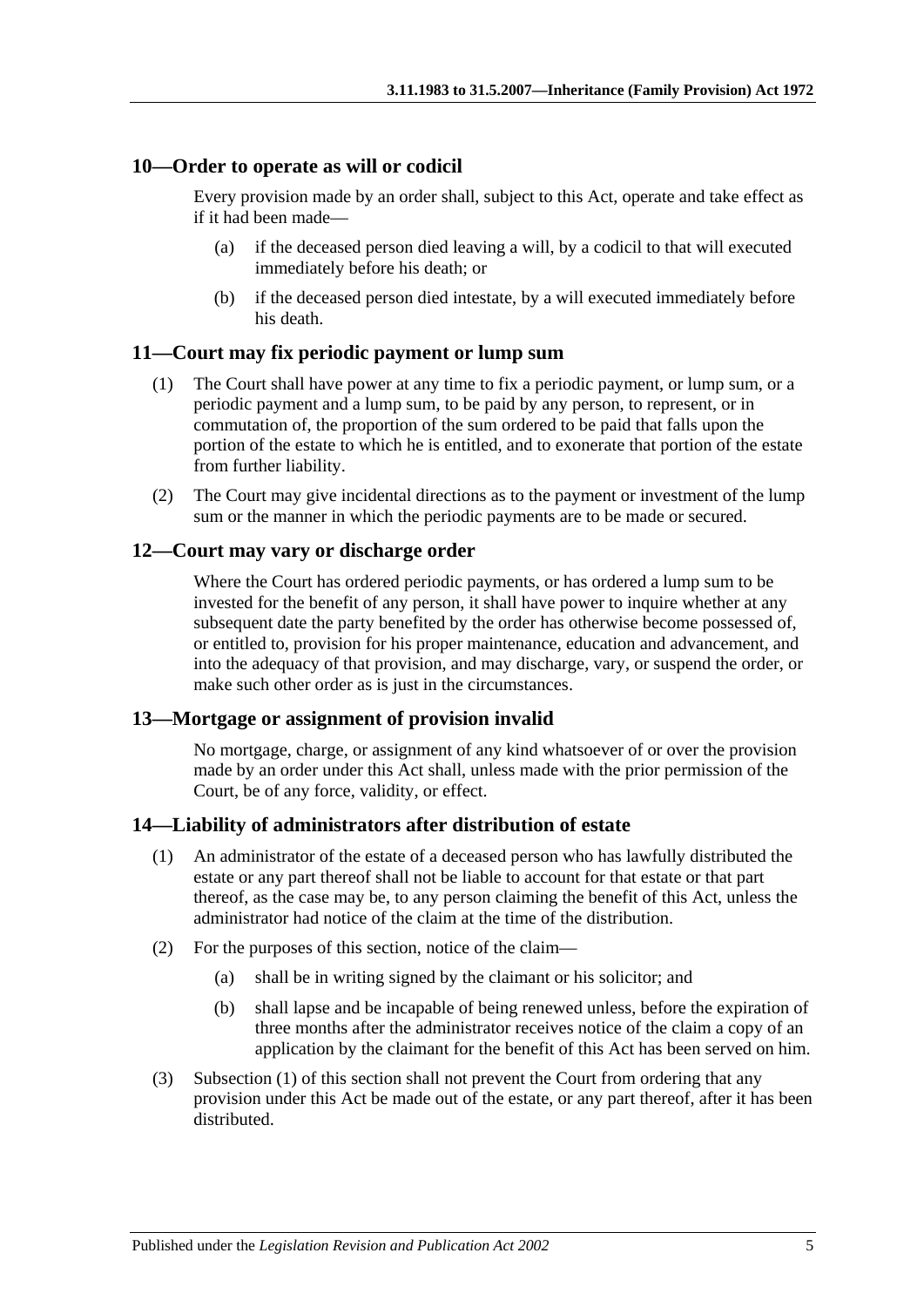#### <span id="page-5-0"></span>**15—Method of apportioning duty on estate**

- (1) For the purpose of apportioning the duty payable on the estate of the deceased person, any provision made under this Act by an order of the Court shall be deemed to be a bequest made by the deceased person—
	- (a) if he died leaving a will, by a codicil to that will executed immediately before his death; or
	- (b) if he died intestate, by a will executed immediately before his death.
- (2) Notwithstanding the provisions of any other Act, where an order is discharged, rescinded, altered or suspended, a due adjustment of the duty payable on the estate of the deceased person shall be made.

## <span id="page-5-1"></span>**16—Public Trustee deemed to be administrator where order has been made authorising him to administer estate**

Where an order has been made under the *[Administration and Probate Act](http://www.legislation.sa.gov.au/index.aspx?action=legref&type=act&legtitle=Administration%20and%20Probate%20Act%201919) 1919* as amended, authorising the Public Trustee to administer the estate of a deceased person who has died leaving a will, then, for the purposes of this Act–

- (a) the Public Trustee shall be deemed to be the administrator of the estate of the deceased person; and
- (b) the order shall be deemed to be the grant of probate of the will, or letters of administration with the will annexed of the estate, of the deceased person.

#### <span id="page-5-2"></span>**17—Rules of Court**

- (1) The judges of the Court may, subject to and in accordance with the *[Supreme Court](http://www.legislation.sa.gov.au/index.aspx?action=legref&type=act&legtitle=Supreme%20Court%20Act%201935)  Act [1935](http://www.legislation.sa.gov.au/index.aspx?action=legref&type=act&legtitle=Supreme%20Court%20Act%201935)* as amended, make such rules as may be necessary or expedient for regulating the practice and procedure of the Court to be adopted for the purposes of this Act.
- (2) Until rules are made in pursuance of this section the general practice and procedure of the Court shall, so far as applicable and not inconsistent with this Act, apply to all proceedings of the Court under this Act.